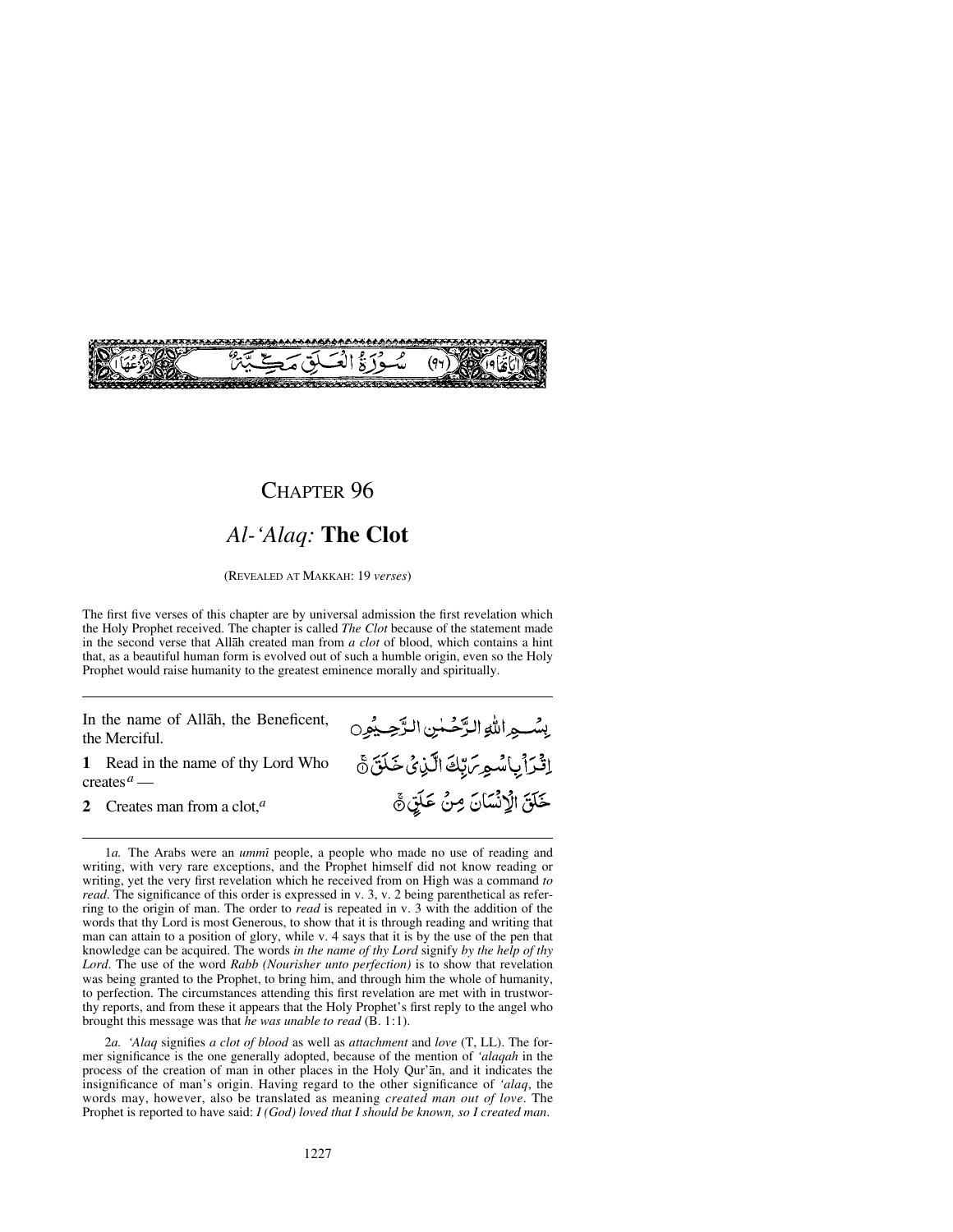افتراد بَرتَكَ الْأَكْتَدَهُرَهُ **3** Read and thy Lord is most Generous,*<sup>a</sup>* الآبائي عَلَّمَ بِالْقَلَوِنَ **4** Who taught by the pen,*<sup>a</sup>* عَلَّمَ الْإِنْسَانَ مَالَّهُ بَعُكُمْ هُ **5** Taught man what he knew not. كَلاً إِنَّ الْأَنْسَانَ لَبَطْغَى ﴾ **6** Nay, man is surely inordinate, **7** Because he looks upon himself as أنَّ يَرَاكِرُ اسْتَغْنِي هَي self-sufficient.*<sup>a</sup>* إنَّ إِلَىٰ مَرِيَّكَ البَّحْفِيُّ هِي **8** Surely to thy Lord is the return. آسءَيْتَ الَّذِينَى يَتْهَىٰ ﴾ **9** Hast thou seen him who forbids **10** A servant when he prays?*<sup>a</sup>* عَبْدًا إِذَا صَلَّى هَ **11** Seest thou if he is on the right سررت إِنْ كَانَ عَلَى الْهُلَّايِ ﴾ way, أدْ آمَيْرَ بِالتَّقْنُوٰيِّ ثَ **12** Or enjoins observance of duty? اپر دوسے اِنْ ڪَٽَابَ وَ تَوَلَّيْ ﴾ **13** Seest thou if he denies and turns away? أَلَمۡ بَعۡكُمۡ بِأَنَّ اللَّهَ يَـٰزِي ﴾ **14** Knows he not that Allåh sees? كَلاَّ لَيْنُ لَّهُ سَنْتَهِ ۄٌ لَنَسْفَعَّا **15** Nay, if he desist not, We will seize him by the forelock *<sup>a</sup>* — بالتاصية

3*a. Akram* and *Karim* (from *karuma, it was highly esteemed* or *excellent* or *valuable*) mean *Generous* as well as *Honourable* (LL). This word has been used here in reference to the great goal of honour and glory which the Prophet was destined to attain.

4*a.* The mention of the *pen* in this, the very first, revelation of the Holy Prophet, is significant, and it not only indicates, as Rodwell says, "the powerful help for propagating the knowledge of the Divine Unity" which the Holy Prophet was to find in the *pen,* but signifies as well that the pen should be specially used in guarding the revelation which was to be granted to the Holy Prophet. It is a fact that the pen has played an important part in the propagation of Islåm as well as in the protection of the Qur'ån against corruption of every sort. The frequent mention of writing and the pen in the Holy Qur'ån, and particularly in connection with the revelation of the Holy Prophet, is rather striking when it is borne in mind that not only was the use of writing a rare novelty in the Arabian peninsula, but the Prophet was himself unacquainted with writing and reading.

7*a*. Some reports apply the words from here to the end of this chapter to Abū Jahl, but the words are general. In fact, we are told here that man becomes inordinate or rebellious because he thinks himself to be self-sufficient, and free from all need of God Who breathed into him of His Spirit. The soul of man has in fact a mystic relation with the invisible Divine Spirit, which the materialist fails to realize.

10*a.* There is special reference in the indefinite form to the Holy Prophet. So great was the opposition that the Prophet and his companions could not say their prayers in a public place.

15*a.* Seizing by the forelock signifies *abasement*. In the battle of Badr — thirteen years after this — these opponents were actually abased.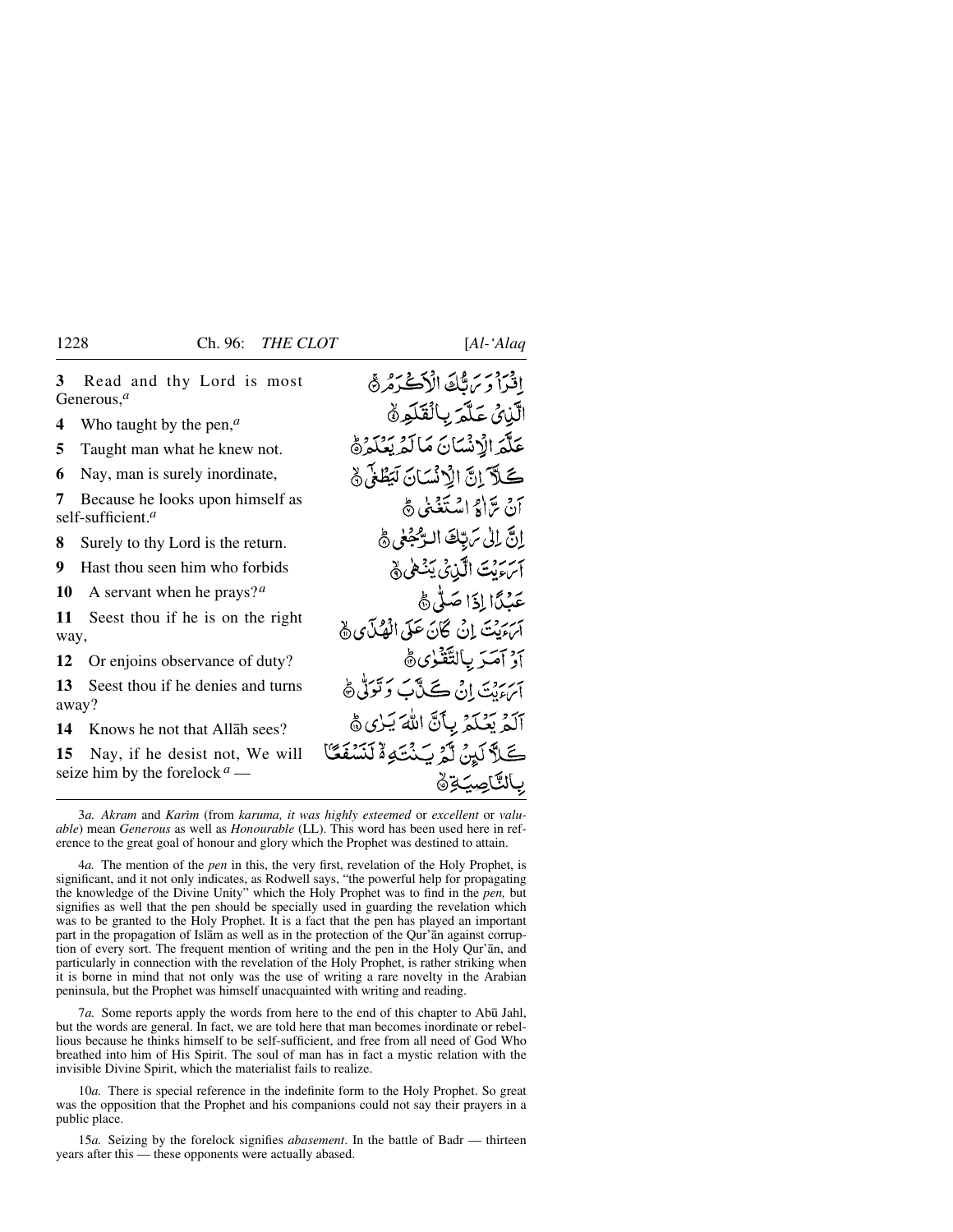**17** Then let him summon his council,

**18** We will summon the braves of the army.*<sup>a</sup>*

**19** Nay! Obey him not, but prostrate thyself, and draw nigh (to Allåh).*<sup>a</sup>*

*ۮؘ*ٳؘڝۘؽٷۭ**ڪ**ؘٳۮؚڹۊ۪ڂٳڟۣػ؋ۣ۞ فَلَيَدَهُ ثَادِيَهُ ﴾

18*a. Al-nādī* signifies *al-majlis* or *the council*. The *dār al-Nadwah* (from the same root *nadā*) was the great council-hall of the nation, where the chief men assembled together in consultation over matters of importance relating to the whole of the nation, the undertaking of wars, etc. The significance therefore is that they should take their decision unitedly and do their utmost against the Prophet and his message. The *zabåniyah* "with the Arabs of the classical age" signifies the *shurat* (LL, so also Kf, Bd, Rz), "applied in the earlier sense of *the braves of an army*, or in the later sense of *the armed attendants of the prefect of police*. This is the primary significance" (LL). The two verses thus clearly speak of the battles in which the mighty men of both sides were to be brought into conflict. 19*a.* The recital of this verse is followed by an actual prostration; see The recital of the recital of the recital of the recital properties.<br>The recitation over matters of importance relating to the column of the ratio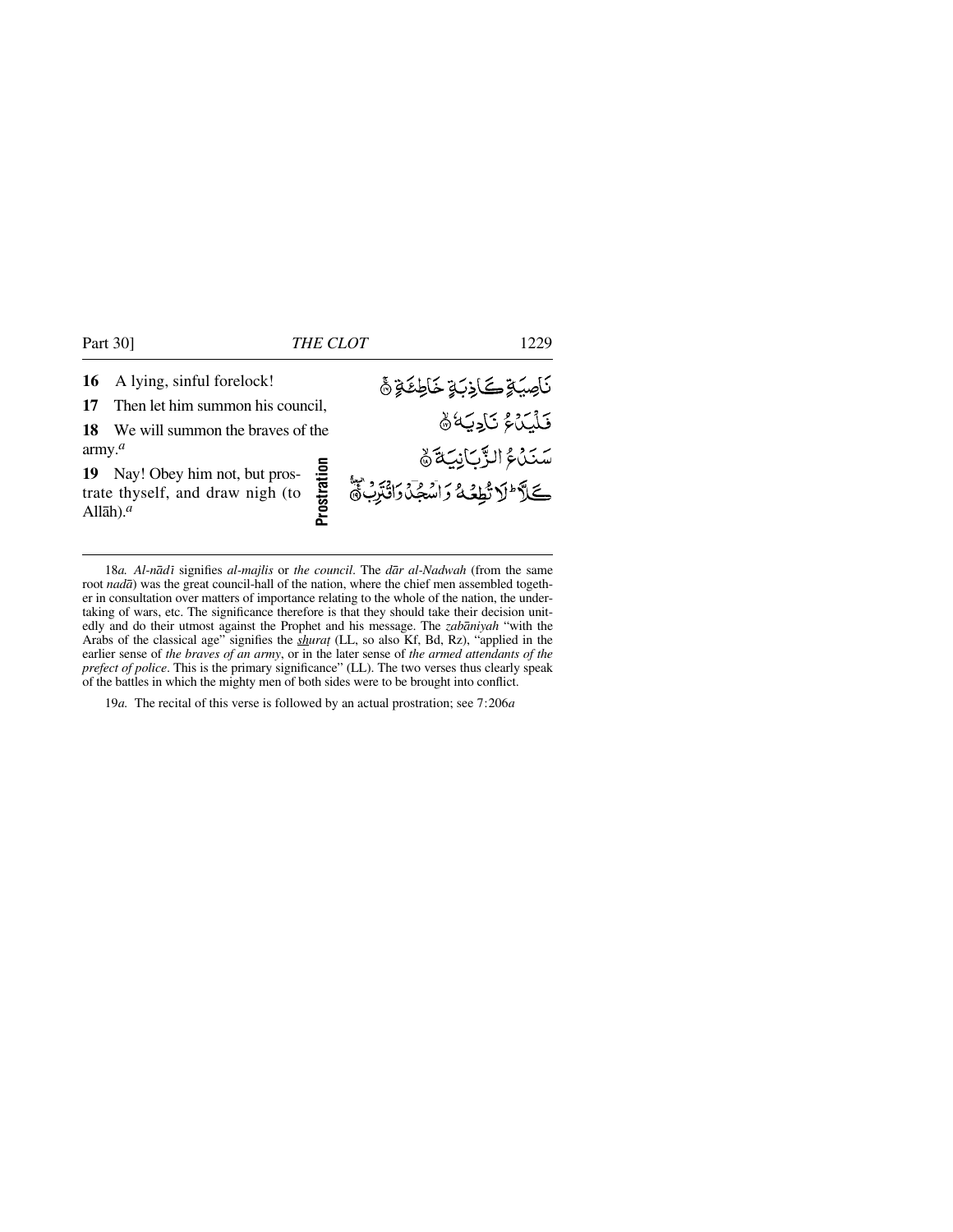

## *Al-Qadr:* **The Majesty**

(REVEALED AT MAKKAH: 5 *verses*)

The very first revelation of the Holy Qur'ån contained in the last chapter is suitably followed in arrangement by one that relates when the revelation of the Qur'ån began. It was the *Night of Majesty* (one of the last ten nights of the month of Ramadan), which first witnessed the shining of that light which was destined to illumine the whole world. And the coming of the first revelation on the Night of *Majesty*, which gives its name to this chapter, contained a clear indication that the most majestic of all revelations was now being granted to the world, and that the majesty of this revelation, as well as of its recipient, would be established in the world. The chapter is unquestionably one the very earliest revelations.

In the name of Allåh, the Beneficent, the Merciful.

**1** Surely We revealed it on the Night of Majesty*<sup>a</sup>* —

بِسْعِ اللهِ الرَّحْسٰنِ الرَّحِيْمِِ0 إِنَّا آَنْزَلْنَكُ فِيْ لَيُلَةِ الْقَدْرِةِ ثَيْ

1*a. Lailat al-Qadr*, literally *the Night of Majesty* or *Grandeur* or *Greatness*, is a well-known night in the last ten days of the month of Ramadan, being more probably the 25th or 27th or 29th night of the month. In 44:3 it is called *the blessed night.* From  $2:185$ , it appears that the Holy Qu'rān was revealed in the month of Ramadān, and from the above it appears to have been revealed on the *lailat al-Qadr*; by revelation of course being meant the commencement of its revelation, because the whole was revealed in portions during twenty-three years; and the word "Qur'ån" is applicable as well to a portion as to the whole. That the reference is here to the commencement of the revelation is also clear from the arrangement of the chapters, the opening verses of the last chapter being admittedly the first revelation to the Prophet. In fact, *lailat al-Qadr* owes its importance to the fact it was on this night that the most blessed and perfect of all revelations was vouchsafed to the world. Moses' fasting for forty days previous to the receipt of revelation (Exod. 24:18), and Jesus' keeping fast for the same number of days before he was called upon to undertake the office of prophethood (Matt. 4:2), show that Divine blessings are associated with fasting in sacred history. Hence the Muslims are required to fast every year for thirty days, and special Divine blessings are promised to them in the concluding days of the fasts.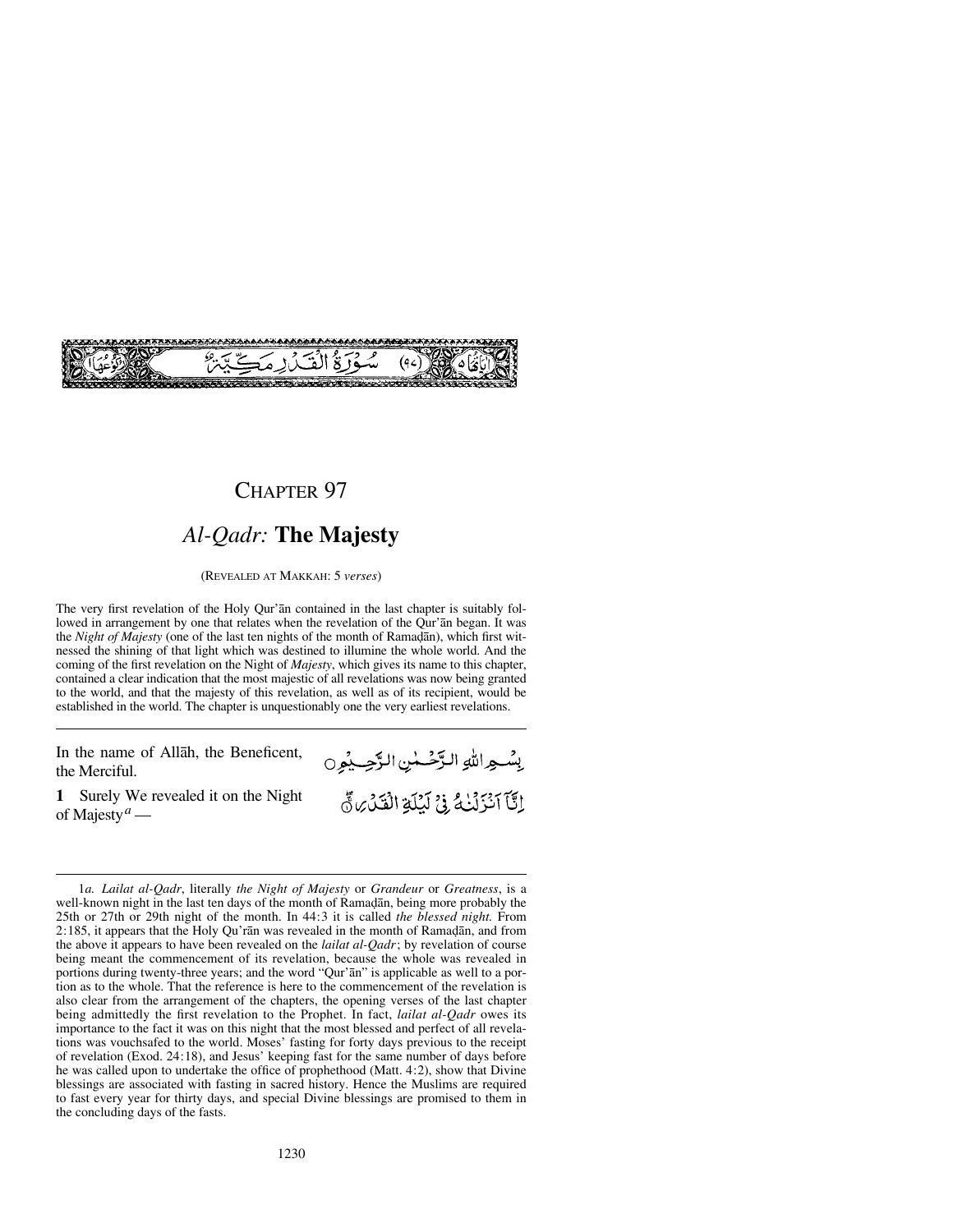**2** And what will make thee comprehend what the Night of Majesty is?

**3** The Night of Majesty is better than a thousand months.*<sup>a</sup>*

**4** The angels and the Spirit descend in it by the permission of their Lord for every affair*<sup>a</sup>* —

**5** Peace! it is till the rising of the morning.*<sup>a</sup>*

4*a.* The Spirit here may signify the Divine Spirit, which is really the force through which the regeneration of humanity is brought about, or it may mean Divine inspiration. The descent of the angels and the Spirit also shows that *lailat al-Qadr*, as hinted at in the last note, has a deeper significance, for though a particular night in the month of Ramadan may be characterized by great Divine blessings, it is more especially in connection with the mission of one appointed by Allåh for the regeneration of the world that "the angels and the Spirit" come down from heaven, turning men's minds to the spiritual values of life.

5*a.* "Peace" is the distinctive mark of *lailat al-Qadr*. This *peace* comes to the hearts of the true devotees in the form of a tranquillity of mind which makes them fit to receive Divine blessings. But it is also through one commissioned by God that the basis of peace among men is laid.

وَمَا آدَمُ لَكَ مَا لَيْلَةٌ الْقَدْرِةَ بَيْلَةُ الْقَدْرِةُ خَيْرٌ مِّنْ الَّفِ شَهْرٍ فِي تَنَزَّلُ الْمَلَّيِكَةُ وَالرُّوْحُ فِيُهَا بِإِذْنِ يَرَبِّهِمْ ۚ مِنْ كُلِّ آَمَرٍ ثُمَّ سَلْمُرٌ شَهِيَ حَتَّىٰ مَظْلَعِ الْفَجْيِرِ ثَ

<sup>3</sup>*a.* A thousand months may be taken as the equivalent of a very long time. Numerically they are equal to about 83 years, leaving 17 years to complete a century. There is a saying of the Holy Prophet according to which a *mujaddid*, or a *reformer*, will appear among the Muslims at the commencement of every century. The *lailat al-Qadr* being a time of great spiritual blessing may also signify the time during which the Prophet worked in person, being actually a period of twenty-three years, or the time during which a *mujaddid* would ordinarily work, which period is more blessed spiritually than the rest of the century.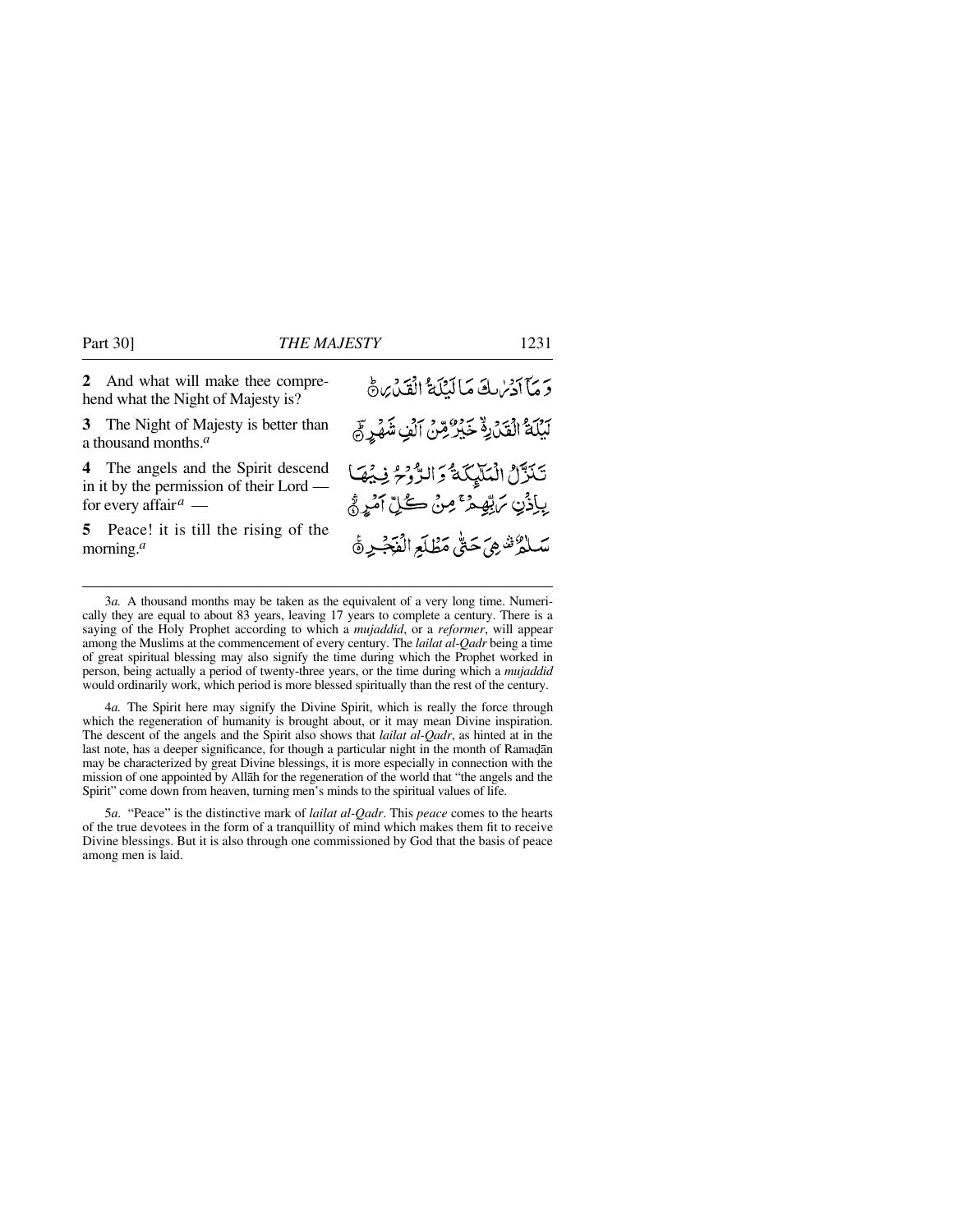

## *Al-Bayyinah:* **The Clear Evidence**

(REVEALED AT MAKKAH: 8 *verses*)

The Holy Prophet, who received the mightiest of revelations, or that revelation itself, is here called *The Clear Evidence*, the words supplying the name to this chapter, because this revelation, as this chapter shows, contained all the pure and essential teachings of previous scriptures. It may not be one of the very early revelations, but there seems to be no doubt that it is a Makkan revelation, such being the opinion of the majority.

In the name of Allåh, the Beneficent, the Merciful.

**1** Those who disbelieve from among the People of the Book and the idolaters could not have been freed till clear evidence came to them*a*—

**2** A Messenger from Allåh, reciting pure pages,*<sup>a</sup>*



<sup>1</sup>*a.* Both the People of the Book, people to whom revelation had been granted at some previous time, and the idolaters of Arabia, among whom no prophet had ever appeared, were sunk so deep in immorality and sin that only a Divine Messenger could now free them from this bondage. The Jews and the Christians, one after another, had exerted themselves to their utmost to reform Arabia, but both had failed. In fact they were themselves demoralized like the Arabs. "It was not until they heard the spirit-stirring strains of the Arabian Prophet that they too awoke from their slumber, and sprang suddenly into a new and earnest life" (Muir). That by the Clear Evidence is meant the Prophet is made clear in the next verse, where this Clear Evidence is spoken of as being a *Messenger from Allåh*.

2*a.* It should be noted that the Messenger is here described as reciting pure *pages*, thus showing clearly that the Qur'ån existed in a written form at the time of the revelation of this chapter. Their designation as *pure* is to show that the Holy Qur'ån brought them out of all impurities.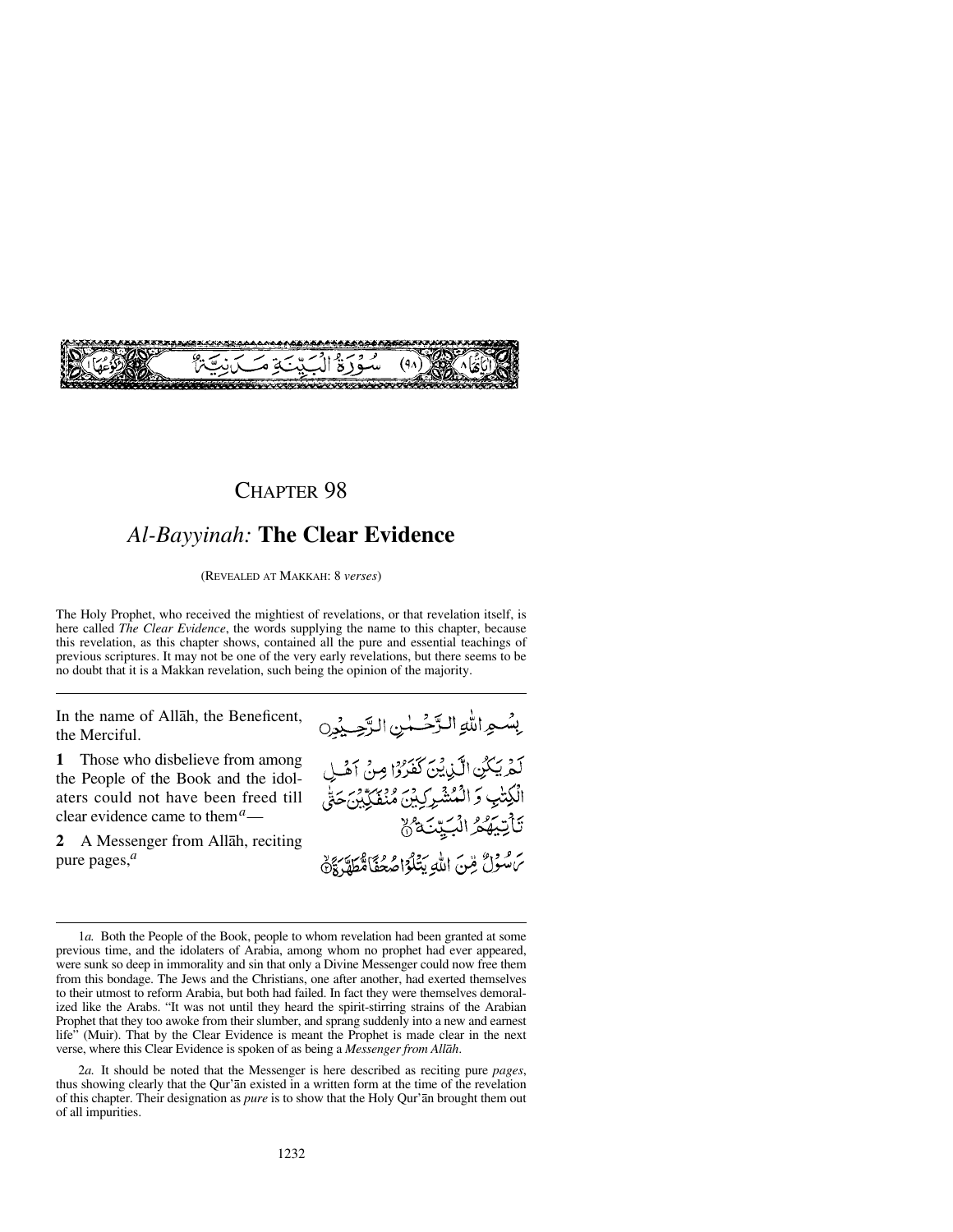**3** Wherein are (all) right books.*<sup>a</sup>*

**4** Nor did those to whom the Book was given become divided till clear evidence came to them.*<sup>a</sup>*

**5** And they are enjoined naught but to serve Allåh, being sincere to Him in obedience, upright, and to keep up prayer and pay the poor-rate, and that is the right religion.

**6** Those who disbelieve from among the People of the Book and the idolaters will be in the Fire of hell, abiding therein. They are the worst of creatures.

**7** Those who believe and do good, they are the best of creatures.

**8** Their reward is with their Lord: Gardens of perpetuity wherein flow rivers, abiding therein forever. Allåh is well pleased with them and they are well pleased with Him.*<sup>a</sup>* That is for him who fears his Lord.

فِيْهَاكُتُبُّ قَيِّمَةٌ هُمْ وَ مَا تَفَرَّقَ الَّذِيْنَ أَوْتُوْا الْكِتْ الَّ صِنٍّ بَعْيَا مَا حَآءَ نَهْدُ الْمَتِيَنَةُ هُمُّ حَرْمَ أَصِرْدَا إِلَّا لِيَعْبُدُوااللَّهُ مُخْلِصِينَ لَهُ الدِّينَ هُ حُنَفَاءَ وَيُقَيِّبُواالصَّلَوةَ دَ يُؤْتُوا الرَّكْرُ وَذَٰ لِكَ دِيْنُ الْقَيِّدَ إِنَّ الَّذِيْنَ كَفَدُوْامِنْ آَهُلِ الْكَ وَالْمُشْرِكِيْنَ فِي نَارِ جَهَنَّهَ خَلِيثِينَ فِيْهَا ۖ أُولِّيْكَ هُمْ شَنٌِّ ٱلْبَرِبَّةِ ﴾ انَّ الَّذِينَ أُمَنُوْا وَعَبِيلُواالصَّلِحْتِ ۖ أُولَيْكَ هُمْ خَيْرُ الْبَرِيَّةِ ﴾ جَزَاؤُهُمْ عِنْدَ رَبِّهِمْ جَنُّتُ عَدْن تَجْرِيُ مِنْ تَخْتِهَاْ الْأَنْفَاءُ فِيْهَآ أَبَ ٱلْمَرْضَىٰ اللَّهُ عَذْلُهُ وَ دَ عَنَّهُ ۖ وَٰ لَكَ لِمَهَ مِ خَشِيَ يَ سَهَةُ ا

<sup>3</sup>*a. Kitåb* (pl. *kutab*) means a *book* or an *ordinance.* Whichever significance may be adopted, the meaning of the passage is that all those right directions necessary for the guidance of man, whether previously revealed or not, are to be met with in the Holy Qur'ån. The Qur'ån thus claims to contain all the good points of other sacred books, and, in addition, to supply their deficiencies.

<sup>4</sup>*a.* The division mentioned here is the division into believers and disbelievers, some accepting the Messenger and others rejecting him.

<sup>8</sup>*a.* The companions of the Holy Prophet are here spoken of as having attained to the highest spiritual stage; compare 89:27–30, where the same words occur regarding spiritual perfection; see 89:30*a*. This shows clearly that they were above all worldly motives, and not only joined Islåm with the single object of pleasing God but also that their sincerity was above all reproach to the end, so that God was pleased with them and made them enter His Garden.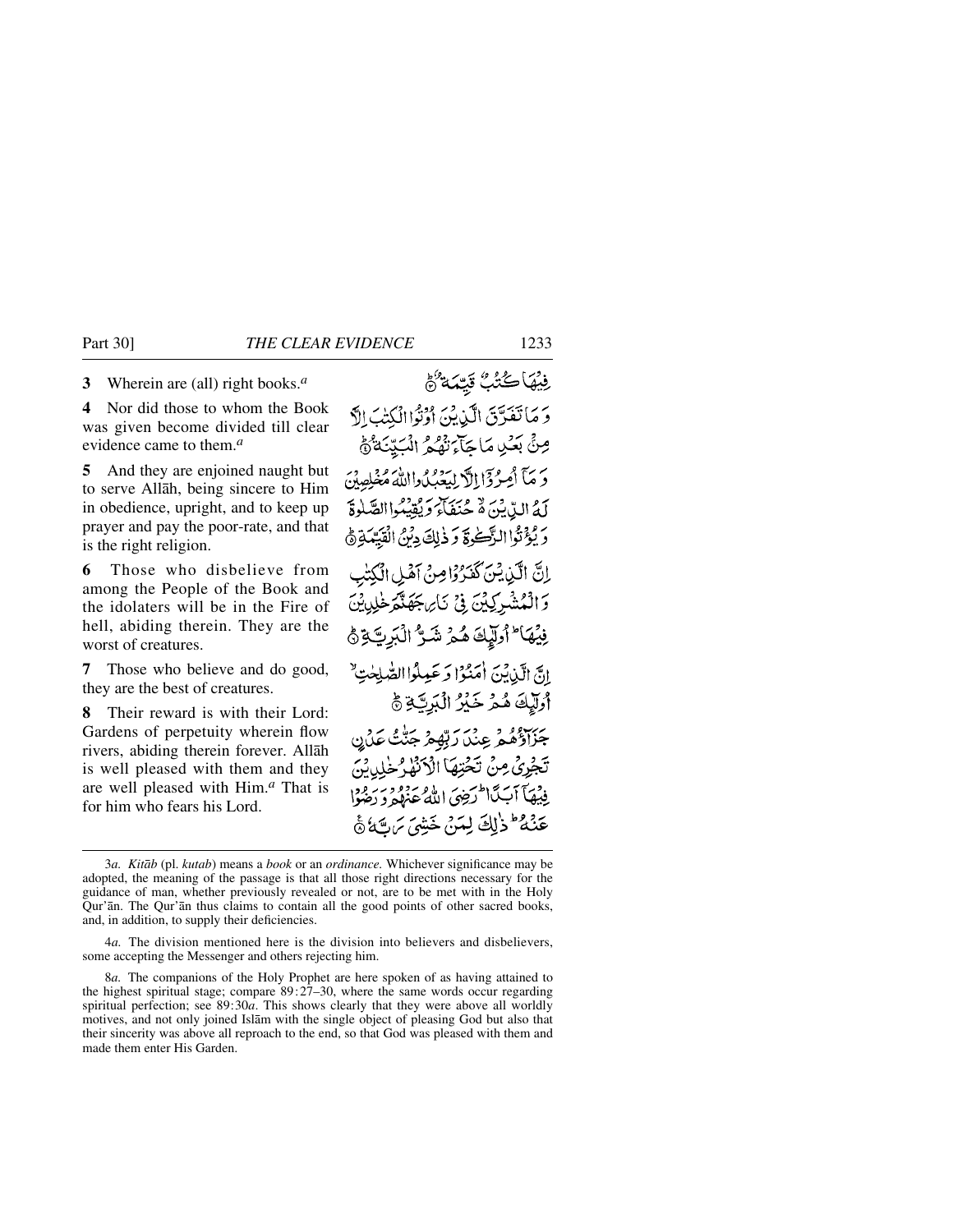

# *Al-Zilzål:* **The Shaking**

(REVEALED AT MAKKAH: 8 *verses*)

This chapter is entitled *Zilzål* or *Shaking*. This word occurs in the very first verse, and hints at the severe shaking which was destined to bring about a transformation first in Arabia, and later on in the whole world. This shows the conneciton with the last chapter, which speaks of a transformation being brought about in the world by the Prophet. It is one of the earliest revelations.

In the name of Allåh, the Beneficent, the Merciful.

**1** When the earth is shaken with her shaking,

**2** And the earth brings forth her burdens,

**3** And man says: What has befallen her?

**4** On that day she will tell her news,

**5** As if thy Lord had revealed to her.*<sup>a</sup>*

بِسْبِهِ اللَّهِ الدَّحْسُنِ الرَّحِسِيْوِنِ إِذَا ذُلُّزِلَتِ الْأَنْهُضُ ذِلْزَالَهَا نَ وَ اخْرَجَتِ الْأَمَّاضُ الثَّقَالَهَا نَّ وَقَالَ الْإِنْسَانُ مَالَهَا فَيْ يَوْمَيِنِ تَحَدِّثَ أَخْبَارَهَا ﴾ بِآنَ تَرَبَّكَ آرَسِي لَهَاَهُ

<sup>5</sup>*a.* The first verse speaks of a violent shaking of the earth. For the significance of *zalzalah* or *shaking*, see 22:1*a*. That such a shaking would take place at the Resurrection cannot be denied. That it took place in the Prophet's lifetime is a fact. This was the shaking which brought about that wonderful transformation in Arabia, and then in the whole world, which is spoken of in the last chapter. The second verse speaks of the earth as bringing forth her burdens. This has been taken as signifying both the bringing forth of the dead and the yielding of her hidden treasures (RM). How the earth is bringing forth her hidden treasures of mineral wealth shows the wonderful knowledge of the future disclosed in the Qur'ån. That these are the preliminaries of a great transformation is the one theme of these early revelations. The transformation brought about in the Prophet's life-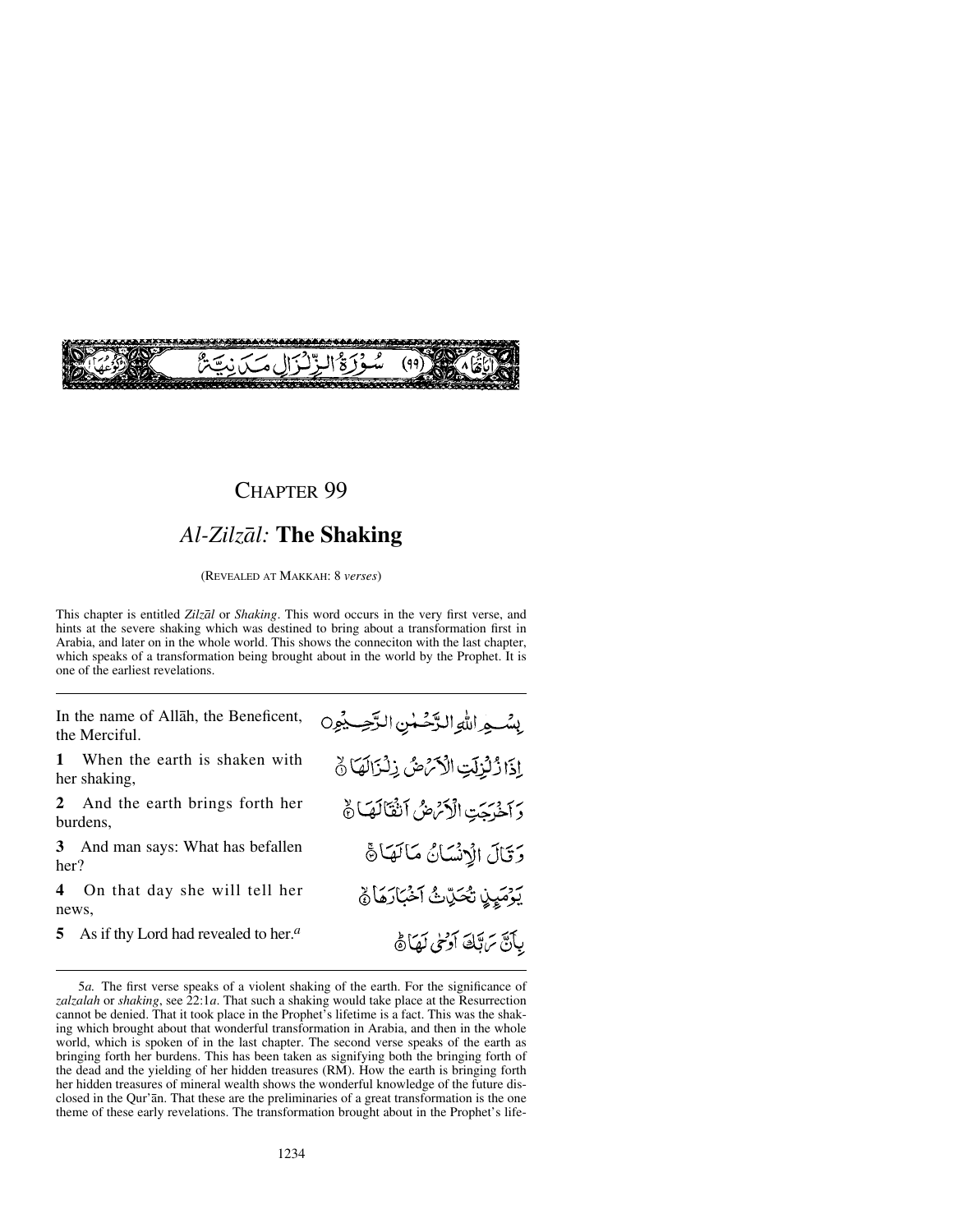**6** On that day men will come forth يَوْمَيِيْ يَّصُدُّ التَّاسُ اَشْتَاتًا قَّا in sundry bodies that they may be لِّيُرَدُا أَعْمَالَهُمْ ٥ shown their works. **7** So he who does an atom's weight رَنْ يَّعْمَلُ مِثْقَالَ ذَرَّةٍ خَيْرًا of good will see it. ٿر ڏڻ **8** And he who does an atom's weight of evil will see it.*<sup>a</sup>* وَمَنْ يَّعۡمَٰلۡ مِثۡقَالَ ذَرَّةٍ شَرَّا يَّرَهُۚ هَۢ

time was in fact the first stage in the greater transformation to be brought about in the whole world later on, the *åkhirah* of 93:4, for which see 93:5*a*. The mighty worldconflicts of our day and the unimaginable treasures brought forth in these days are in fact portents of what must follow, the spiritual awakening to be brought about in the world. Vv.  $3-5$  indicate that, at the happenings referred to in the first two verses, man will wonder and cry out, *what has befallen the earth*? This shows that extraordinary happenings will be witnessed by man in this very life. The earth will *tell her news*, that is to say, great secrets hitherto unknown will be revealed. This is further stressed in v. 5, *as if thy Lord had revealed to her*. In other words, as revelation discloses things which are unknown to man, so will great secrets hitherto unknown be revealed. Maybe there is a deeper reference here that in the wake of these extraordinary happenings will come a general spiritual awakening, as if God had revealed to the earth itself.

8*a.* Men will be shown their works in the Resurrection by being made to taste of their fruits, but they can also see the good or evil of their works in this life. Good and evil, when practised on a large scale, bring their reward or requital in this life as well. Note that the words here are *he who does*, and thus include both the Muslim and the non-Muslim. Even a non-Muslim who does an atom's weight of good will have its reward, and a Muslim who does an atom's weight of evil will be requited for it.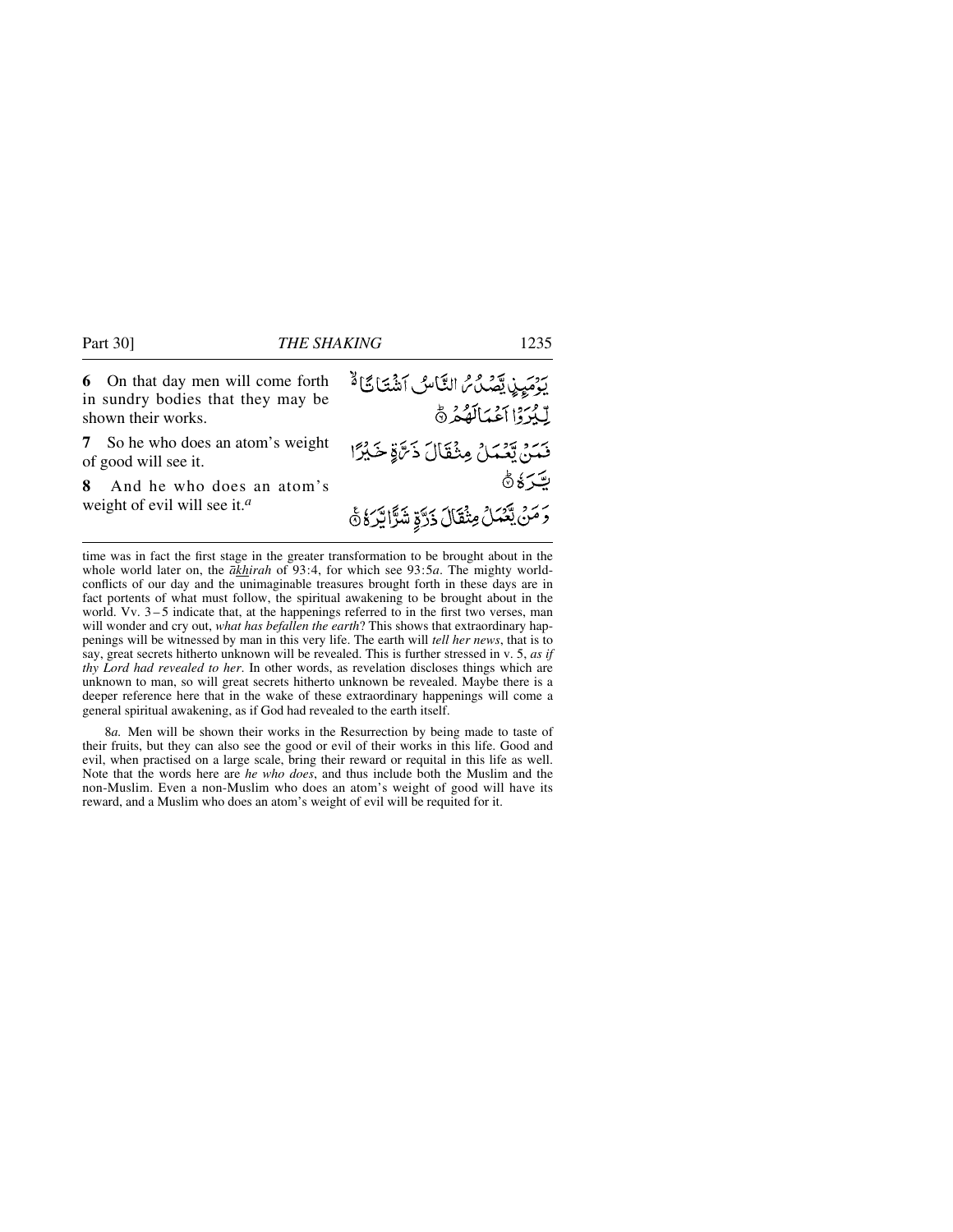

## *Al-'Ådiyåt:* **The Assaulters**

(REVEALED AT MAKKAH: 11 *verses*)

This chapter receives its title from the prophetic mention of *The Assaulters* in the first verse, showing that some of the great disasters spoken of in the last chapter were to be brought about by means of wars. This proved true not only in the time of the Holy Prophet, but its truth shines still more clearly in our own day, and the unprecedented wars of our time are no doubt a precursor of a great spiritual awakening, even as they proved in Arabia thirteen centuries ago. As regards its date of revelation, this chapter may be classed with the one preceding it.

In the name of Allåh, the Beneficent, the Merciful.

**1** By those running and uttering cries!

**2** And those producing fire, striking!

**3** And those suddenly attacking at morn!

**4** Then thereby they raise dust,

**5** Then penetrate thereby gatherings —

**6** Surely man is ungrateful to his Lord.*<sup>a</sup>*

بِسْهِ اللَّهِ الزَّحْسٰنِ الرَّحِيْمِِ 0 وَالْعُــٰىِيْتِ ضَبْعًانٌ فَالْمُؤْمِنِينِ تَلْكَانَ فَالْمُغِيْرٰتِ صُنْحًا فَأَثَرُنَ بِ لَفَقًا ﴾ فَوَسَطْنَ بِهِ جَنْعًا﴾ إِنَّ الْإِنْسَانَ لِرَبِّهِ لَكَ بِرُدِّي

<sup>6</sup>*a. 'Ådiyåt* (from *'adw, to run*) are *those running*, as also *assaulters*, and *˙ab√* is *the uttering of sound* in running fast (R). *M∂riyåt* (from *warå, it produced fire*) are *those that produce fire, and gadh carries a number of significations, among these being making a crack* or *a hole* or *corrosion* or *an act of striking fire* (LL). *Mughirat* is from *aghåra* meaning *he hastened* or *ran fast* or *vehemently* or *made a sudden attack* (LL). There is much difference of opinion as to what is meant by these words. According to